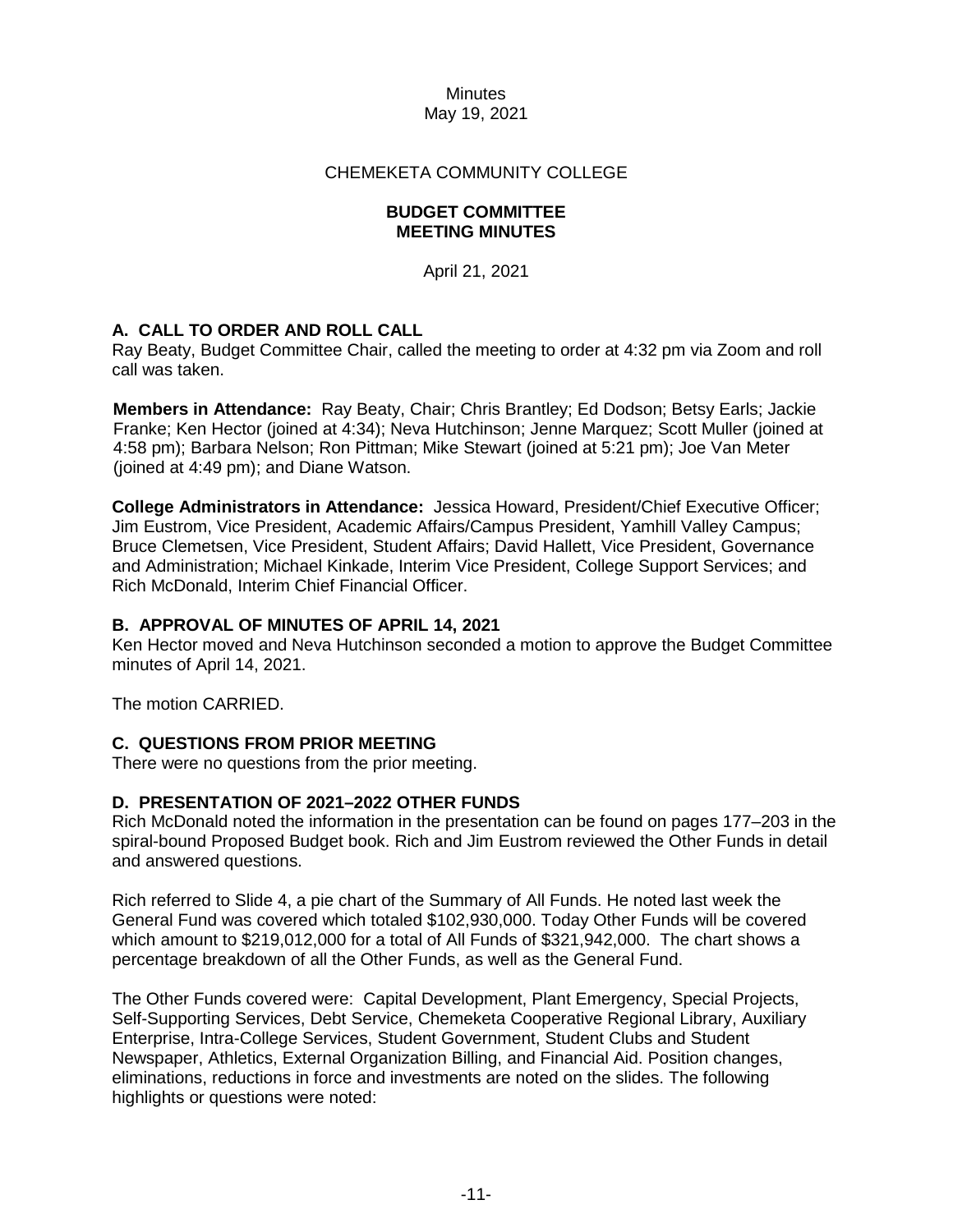Minutes of Budget Committee April 21, 2021 Page 2

Capital Development Fund (Pages 178–179)

- The college is wrapping up construction of the Agricultural Complex.
- There has been a focus on maintenance, repair and safety projects.
- Jackie Franke asked if there was a list of projects under maintenance, repair, and safety, and whether \$20 million covered everything. Rich said there is a list, and the college does not anticipate spending \$20 million.

Plant Emergency Fund (180–181)

This fund is dedicated to emergency repairs of campus facilities and facility-related equipment, and regular additions to this fund ensure that a balance of \$750,000 is maintained.

Special Projects Funds (182–183)

- Current major grants include: Carl Perkins, TRiO, College Assistance Migrant Program. (CAMP), High School Equivalency (HEP), and Chemeketa Accelerated Pathways to Success (CAPS–HSI).
- We are receiving approximately \$33 million of federal funding from CRRSAA and ARA, and both have minority-serving-institution components.
- Chris Brantley asked what would be done with the \$33 million. Jim stated that the guidelines and restrictions laid out by CRRSAA and ARA must be followed, and that a sizable portion of the funding goes to students. The college has waived certain student fees, provided hotspots and laptops for students to check out, and addressed Covid-related infrastructure costs and expenses for staff to work remotely. These funds will also be used to cover lost tuition revenue due to decreased enrollment during the pandemic.

Self-Supporting Funds (Pages 184–185)

- This fund accounts for activities that supplement the General Fund programming and is selfsupporting in nature. Some of the bigger programs include: Center for Business & Industry (CCBI), and High School Partnerships.
- The number of positions moved to the General Fund are: 8.65 classified, 3.78 exempt, 3.5 faculty.
- Additional personnel changes include eliminating one vacant classified position (1.0), reducing a .50 faculty position, and moving .80 of a classified position from the General Fund.
- Neva Hutchinson noted there was a .50 position devoted to Recruitment, Enrollment and Graduation Services. She asked if it was possible to use a portion of the federal money received to put an employee to work targeting student recruitment. Jim said the rules are very specific and these funds cannot be used for general student recruitment.

Debt Service Fund (186–187)

- There are three types of long-term debt—Certificates of Participation (COPs), General Obligation (G.O.) bonds, and PERS bonds. On Slide 10, a table showing the remaining amounts, maturity date, and number of series for each obligation was shared.
- The college is currently evaluating issuing additional PERS bonds due to historically low interest rates, and this will be discussed at the PERS Workshop on May 5.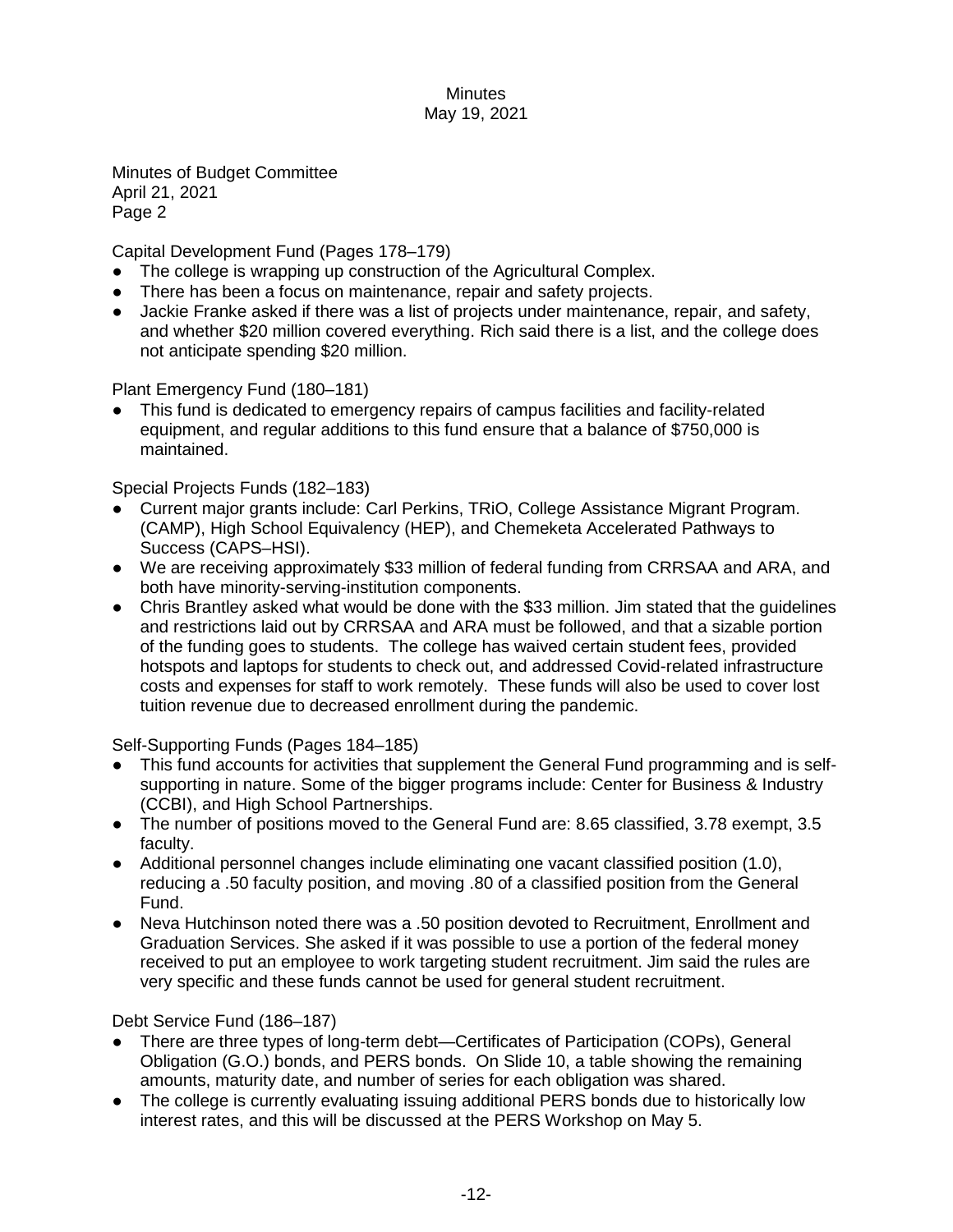Minutes of Budget Committee April 21, 2021 Page 3

Chemeketa Cooperative Regional Library Service (CCRLS) and CCRLS Reserve Funds (188–191)

- The college is adding a classified public relations/marketing position.
- A separate CCRLS Reserve Fund is utilized to replace the courier vans that transport books and materials to different libraries when needed.
- 9.25 positions are funded from these funds.

Auxiliary Enterprise Fund (Bookstore) (192–193)

- The budget has been reduced by \$1.1 million due to reduced carryover, the pandemic, and a transition from textbooks to digital course materials. The transition has benefited students by lowering the cost of course materials.
- The budget reflects a reduction of 3 vacant classified positions.

Intra-College Services Fund (194–195)

- This is an internal service fund that accounts for revenue and expenses related to activities in which departments are charged back for services provided (i.e., telephone, copy machine, and printing).
- A contingency amount of \$5.5 million is included for reserves.
- Moves to the General Fund include: .15 exempt General Counsel, .25 exempt Network Systems Manager, and .50 for two classified Public Safety Officers.

Student Government, Student Clubs and Student Newspaper Fund (196–197)

- The board approved a new \$.70 student-initiated fee as part of the Universal Fee to fund added student leadership positions, clubs and activities, and a legislative internship program. This will generate approximately \$170,000 of new income.
- Jenne Marquez asked if the money rolls over or if the students lose it. Jim said the money stays in the club accounts and rolls over.

Athletics Fund (198–199)

- The fundraising contribution to resources is currently on hold.
- The universal fee allocation was changed by an additional \$.10 to help maintain funding loss from declining enrollment.
- The college moved funding for .50 of a Student Services Coordinator to the General Fund.
- Jackie Franke asked how the college was doing related to the Title IX issue concerning equity with men's and women's sports facilities. Jim said renovations of the clubhouse have been completed so the women's and men's sides were equal; the college made a huge investment in the women's-only softball facility; soccer fields are in place for men and women; and a universal restroom facility exists in Building 7. David stated that a committee at Chemeketa is working with the Office of Civil Rights in fulfilling all of the recommendations to which the college needs to adhere in relation to Title IX. Ken Hector indicated that the major Title IX issue involved women's softball and that issue was fully resolved. David stated that that was what brought the Office of Civil Rights to take a closer look, and that the issue has been resolved.

External Organization Billing Fund (Pages 200–201)

This fund contains accounts for direct billing service for external organizations that lease space from the college, and professional organizations to which employees belong.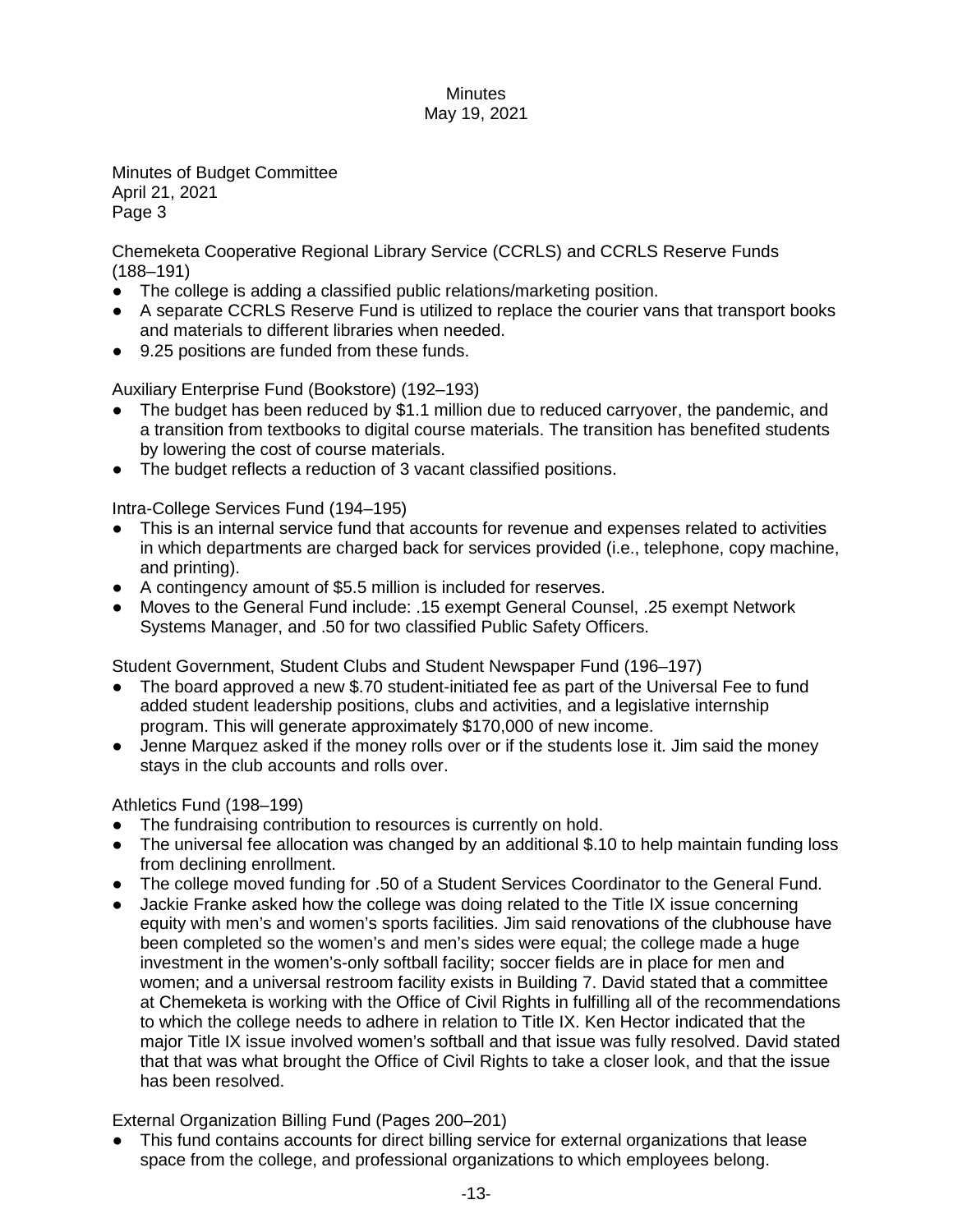Minutes of Budget Committee April 21, 2021 Page 4

Financial Aid Fund

- This is the second largest in the Summary of All Funds, representing 20.86 percent of the total budget. This fund includes the Federal Pell Grant, Supplemental Educational Opportunity Grant, Federal College Work Study, the Oregon Opportunity Grant, the Oregon Promise Grant, private scholarships, and college-paid tuition scholarships like the Chemeketa Scholars program.
- The college moved .25 to the General Fund so that .60 is funded in the Financial Aid Fund.

Slide 18 is a table of Proposed FTE Changes for FY2021–22. It shows the additions, reductions, eliminations and moves from Other Funds into the General Fund, for a total proposed change of 7.63 positions.

Slide 19 is a Summary of All Funds FTE broken down by employee category: 219 faculty; 351.04 classified; and 111 exempt, for a total of 681.04 FTE salaried positions.

Ray referenced Slide 14, Student Government, Student Clubs and Student Newspaper Fund and specifically the \$.70 fee. Ray wanted to make sure the process was complete and that there would not be any legal issues with groups at the college concerning how the funds would be distributed. Jim stated legal counsel reviewed this and an advisory council will help the student board execute these funds so there should not be any issues.

# **E. PUBLIC TESTIMONY REGARDING PROPOSED BUDGET**

None submitted.

# **F. PRESENTATION OF BUDGET RECOMMENDATION—ACTION REQUIRED**

Rich McDonald referred to the Motion for Approval in the budget packet listing the figures for the motion and noted the total of all funds is \$321,942,000. This is the budget that the college recommends to the budget committee for approval, which will go to the board for adoption. It also lists the property tax rates and amount to be imposed. The following budget recommendation for the 2021–2022 proposed budget was submitted for approval, including the following totals by fund:

| <b>General Fund</b>                                 | 102,930,000 |
|-----------------------------------------------------|-------------|
| <b>Capital Development Fund</b>                     | 20,900,000  |
| <b>Plant Emergency Fund</b>                         | 750,000     |
| <b>Special Projects Fund</b>                        | 47,075,000  |
| <b>Self-Supporting Services Fund</b>                | 23,290,000  |
| Debt Service Fund                                   | 34,630,000  |
| Chemeketa Cooperative Regional Library Service Fund | 4,625,000   |
| <b>Reserve Funds</b>                                | 515,000     |
| <b>Auxiliary Enterprise Fund</b>                    | 6,000,000   |
| Intra-College Services Fund                         | 13,500,000  |
| Student Government, Clubs, and Newspaper Funds      | 382,000     |
| <b>Athletics Fund</b>                               | 285,000     |
| <b>External Organization Billing Fund</b>           | 550,000     |
| <b>Financial Aid Fund</b>                           | 66,510,00   |